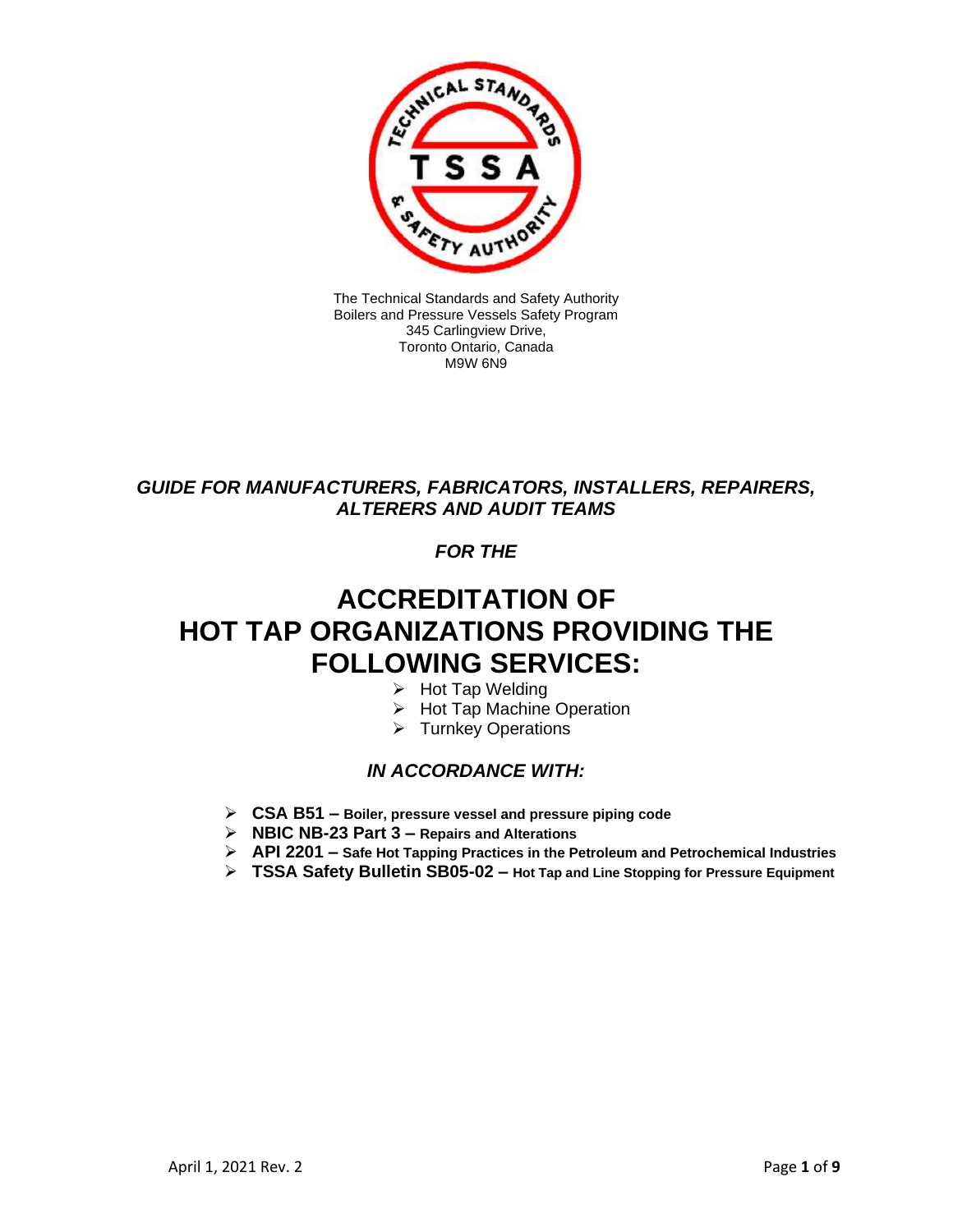## **INTRODUCTION**

This guide is prepared for the use of audit team leaders, members, and applicants for TSSA Certificates of Authorization (C of A). This guide is to be used in conjunction with the TSSA Accreditation of Boiler and Pressure Vessel Repair or Alteration Organizations Program & Checklist.

The scope of this checklist is for hot taps on in-service pressure piping using welded construction and ferritic and austenitic materials. This checklist does not address all situations nor answer all potential questions, nor is it a substitute for specific job planning.

It is the responsibility of the owner to ensure that all the necessary engineering, installation and safety requirements are addressed for any given hot tap operations. When more than one organization is involved in the various activities required for the hot tap, the owner shall ensure that all organizations involved are coordinated and advised of their responsibilities.

For turnkey hot tap operations, the organization proving the total turnkey service shall be responsible to the owner/user for the complete hot tap operations and compliance to all applicable Codes and Regulations.

It is not intended to replace or interpret the requirements of the CSA, NBIC or API Codes. This guide does not list all the detailed requirements of the CSA, NBIC or API Codes referenced, but rather lists the highlights that the applicant is required to include in the written Quality Control (QC) Manual.

In addition, to assist the TSSA audit team, this guide is provided to applicants for their use in identifying and verifying the paragraph(s) where their QC Manual addresses all applicable control requirements of the CSA, NBIC or API Codes. The QC Manual must contain the description of the controls necessary for implementing the QC Program, but it is not required to contain all the programmatic requirements which will be found in the QC Program, such as written procedures.

The guide is based upon CSA B51, NBIC NB-23 Part 3, API 2201 and the TSSA Safety Bulletin SB05-02 requirements. The guide is subject to revision by TSSA based on changes made to the CSA, NBIC and API Codes, from time to time, or based on feedback received from users.

An audit must cover a QC Manual and its implementation. It is recognized that the scope of work, QC Manual and Manual implementation will vary from one applicant to another, therefore, only those activities to be performed under the scope of an applicant's TSSA Certificate of Authorization are required to be addressed in the QC Manual. TSSA audit teams are advised that this guide may not outline all possible aspects of each audit. The QC Manual need not follow the format of this guide but shall described applicable requirements.

Questions of possible need for interpretation raised by the audit team members or the applicant shall be submitted to the TSSA Boiler and Pressure Vessel Chief Inspector for a resolution.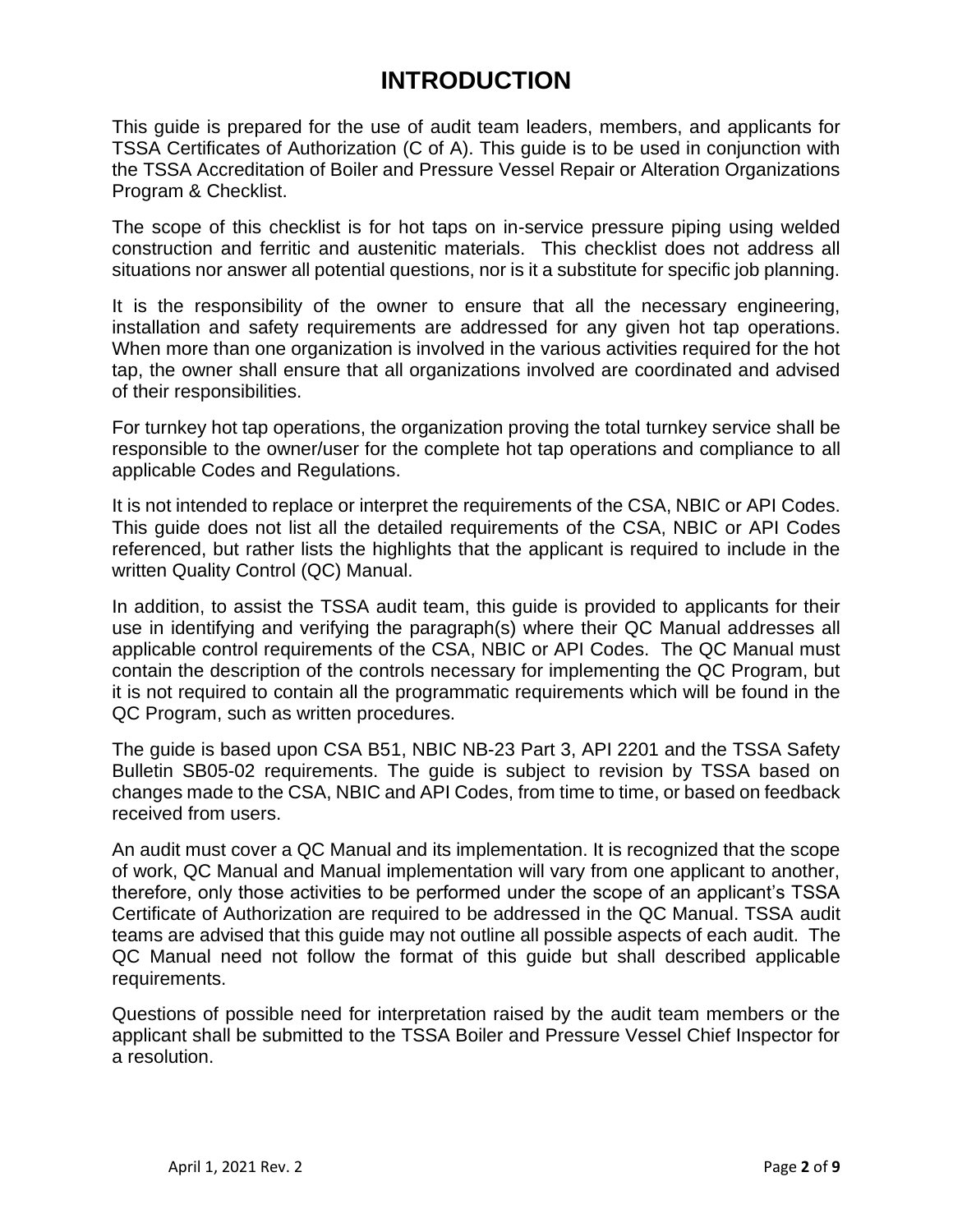## **HOW TO USE THIS GUIDE**

Review each item in the checklist against the QC Manual and:

1) Check the applicable column, "Yes", "No" or "N/A" (Not Applicable)

2) Note the paragraph number in the QC Program Manual which covers the subject addressed in the column labelled "Quality Program Reference". 3) Submit one copy of the completed checklist with one uncontrolled copy of the current QC Manual to TSSA Head Office for review, at least one month prior to the scheduled implementation audit date.

### **DEMONSTRATION OF THE QUALITY SYSTEM**

The purpose of the demonstration item is to evaluate the applicant's Quality Control System (QCS) and implementation. For evaluation of the QCS, the applicant must demonstrate to the current Regulatory & Code rules sufficient administrative controls and implementation of the QCS to show that they have the knowledge and ability to provide hot tap services as those covered by the QCS.

It is expected that the hot tap functions be demonstrated using typical Code work. However, they may be demonstrated using current work, a mock-up, or a combination of the two. Any current Code work ongoing at the time of the audit is subject to the audit team's review. While that applicant must address each element of the QCS in the Code, the applicant need only demonstrate those elements within the intended scope of activities that apply to their program.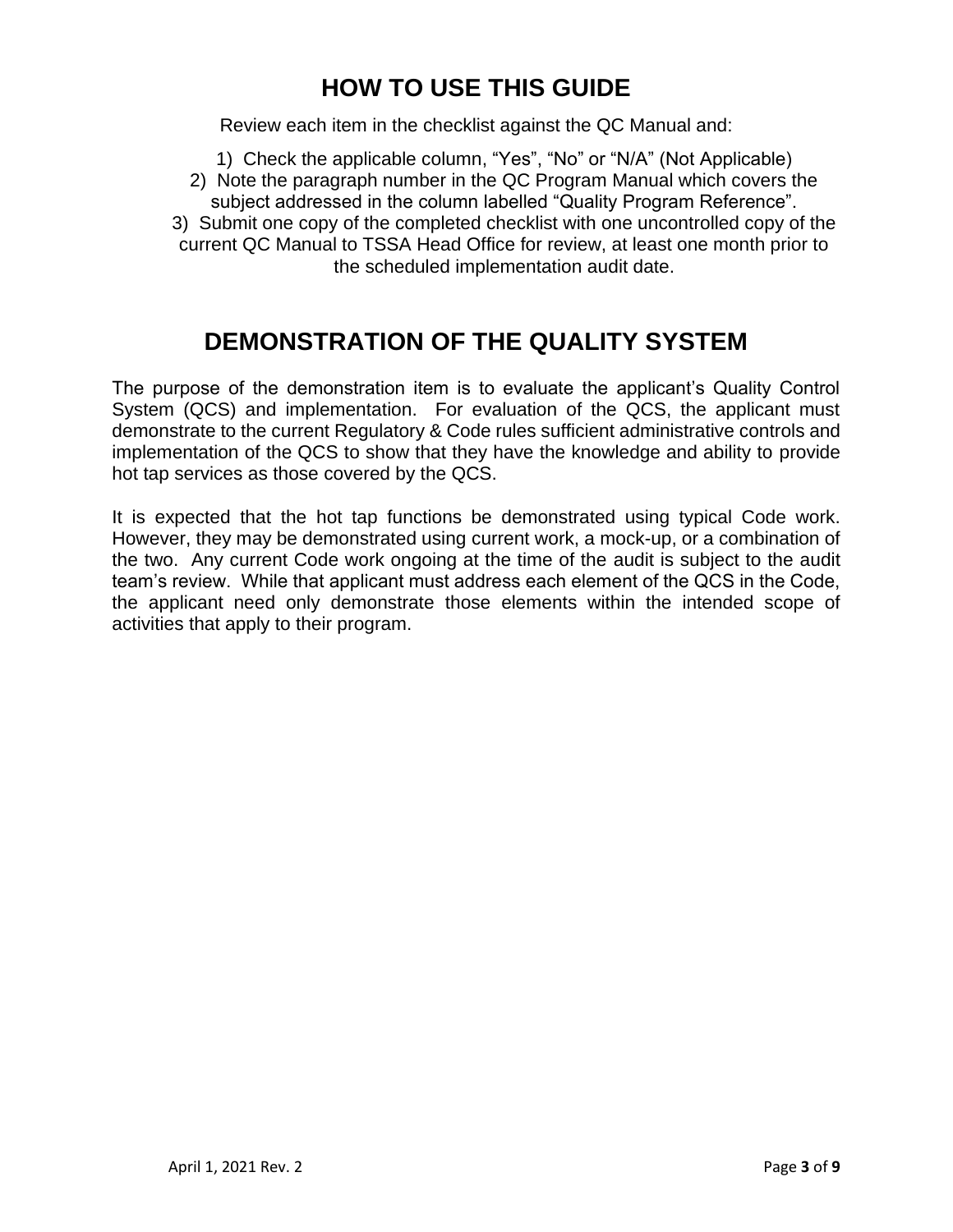

Company Name: \_\_\_\_\_\_\_\_\_\_\_\_\_\_\_\_\_\_\_\_\_\_\_\_\_\_\_\_\_\_\_\_\_\_\_\_\_\_\_\_\_\_\_\_\_\_\_\_\_\_\_\_\_\_\_

Completed by: \_\_\_\_\_\_\_\_\_\_\_\_\_\_\_\_\_\_\_\_\_\_\_\_\_\_\_\_\_\_\_\_\_\_ Date: \_\_\_\_\_\_\_\_\_\_\_\_\_\_\_\_\_\_

| 1<br><b>GENERAL QUALITY CONTROL SYSTEM REQUIREMENTS</b>                                                                                                                                                                                                                                                                                                                                                                       |  |
|-------------------------------------------------------------------------------------------------------------------------------------------------------------------------------------------------------------------------------------------------------------------------------------------------------------------------------------------------------------------------------------------------------------------------------|--|
|                                                                                                                                                                                                                                                                                                                                                                                                                               |  |
| The QCS is documented in detail in a QC Manual that addresses all<br>(a)<br>requirements of the applicable Code Section and includes:<br>a cover sheet that contains the company name, physical<br>(1)<br>address, and a brief description of the program scope(s) as it<br>will appear on the requested Certificate(s) of Authorization.                                                                                     |  |
| (NOTE: The cover sheet may also contain the effective date of the QC Manual, mailing address,<br>phone number or other information desired by the certificate holder or applicant.)<br>a brief description of the scope of work being accomplished                                                                                                                                                                            |  |
| (11)<br>under the Program including, Hot Tap welding, machine<br>operation, design, or a combination thereof.                                                                                                                                                                                                                                                                                                                 |  |
| (iii) a Table of Contents page which includes each section by<br>subject, number, and revision number (as applicable).                                                                                                                                                                                                                                                                                                        |  |
| 2<br>STATEMENT OF AUTHORITY AND RESPONSIBILITY                                                                                                                                                                                                                                                                                                                                                                                |  |
| (a) The Statement of Authority and Responsibility shall include the<br>following:                                                                                                                                                                                                                                                                                                                                             |  |
| (i) A statement that all work carried out by the applicant meets all<br>applicable Code and Jurisdictional requirements.                                                                                                                                                                                                                                                                                                      |  |
| (ii) The authority and responsibility of those in charge of the QCS are<br>clearly established and documented.                                                                                                                                                                                                                                                                                                                |  |
| (iii) Persons performing QC functions have sufficient and well-defined<br>responsibility, the authority and the organizational freedom to<br>identify QC problems and to initiate, recommend, and provide<br>solutions, including stop work orders if further processing would<br>result in a non-conformance with the applicable Code section.                                                                               |  |
| (iv) A statement that all disagreements in the implementation of the<br>QCS is referred for resolution to a higher authority in the<br>company.                                                                                                                                                                                                                                                                               |  |
| (v) The Statement of Authority and Responsibility is signed and<br>dated by a senior company official responsible for Code activities<br>(i.e. President, Vice President, Plant Manager, etc.)                                                                                                                                                                                                                                |  |
| 3<br><b>MANUAL CONTROL</b>                                                                                                                                                                                                                                                                                                                                                                                                    |  |
| Manual revision control system (i.e. is the QC Manual revised by<br>(a)<br>page or by section, are the controls clearly described?)                                                                                                                                                                                                                                                                                           |  |
| (b) The title of the individual responsible for revising the QC Manual.                                                                                                                                                                                                                                                                                                                                                       |  |
| The title of the individual responsible for reviewing new<br>(c)<br>CSA/NBIC/API Code Editions and making any required changes to<br>the QC Manual within six months from the new Edition issue date.                                                                                                                                                                                                                         |  |
| Provision for review and approval of the QC Manual to maintain it is<br>(d)<br>current.                                                                                                                                                                                                                                                                                                                                       |  |
| (e) Provision for submittal of the QC Manual revisions to the TSSA<br>Inspector or Quality Assessment Specialist for acceptance prior to<br>implementation including timely update of all copies to reflect<br>approved revisions.                                                                                                                                                                                            |  |
| In the case where the QC Manual exists in more than one language,<br>(f)<br>at lease one version is in English and identified as the authoritative<br>version. In the case where the QC Manual exists in languages other<br>than English, a statement by the C of A holder that the translation is<br>correct shall be provided.<br>(NOTE: A glossary of terms is desirable from the standpoint of clarity and if abbreviated |  |
| titles of personnel and control documents are used throughout the QC Manual.)<br>Provision for distribution of the revised QC Manual (controlled or<br>(g)<br>uncontrolled), including hard copy and/or electronic controls.                                                                                                                                                                                                  |  |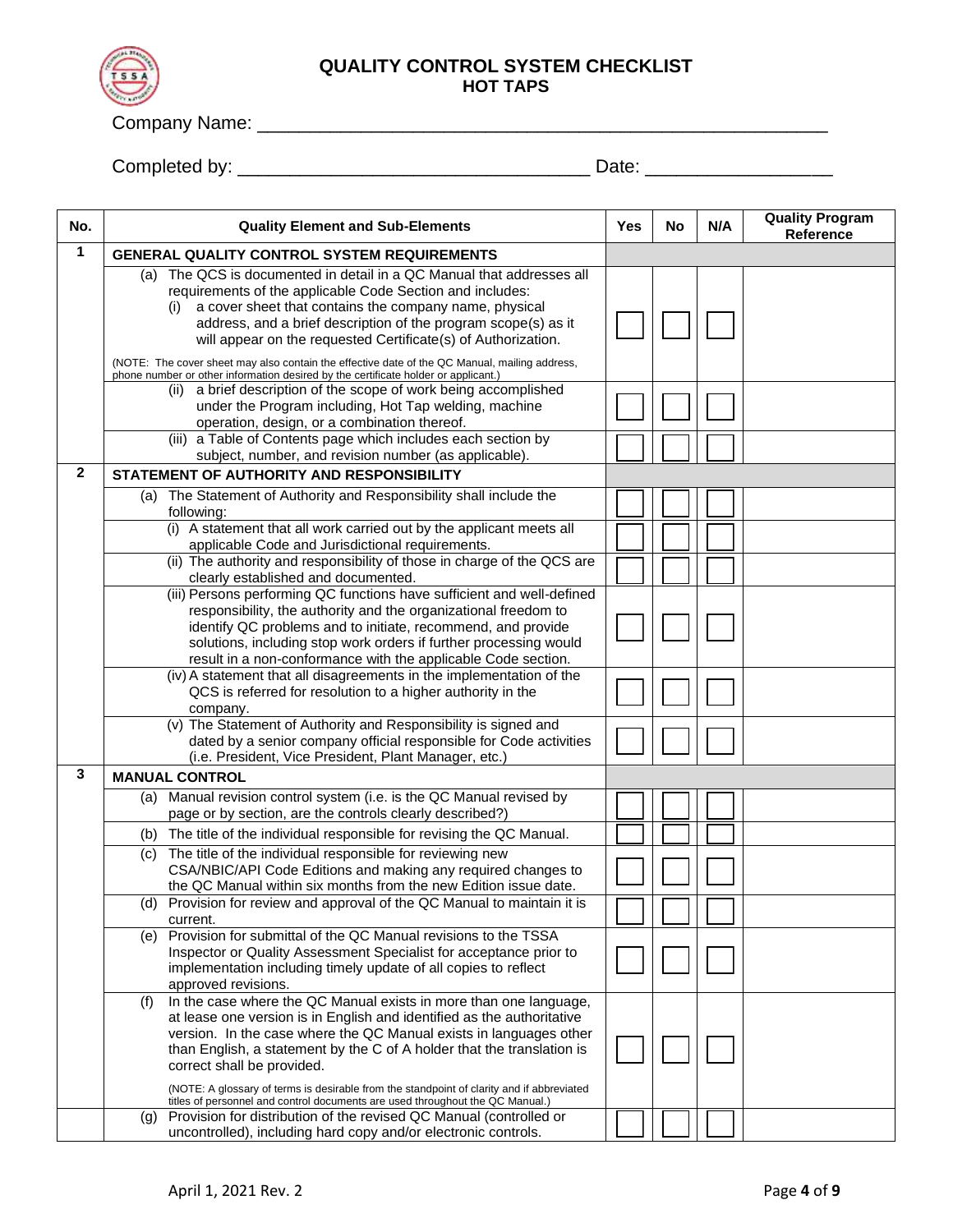

| No.                     | <b>Quality Element and Sub-Elements</b>                                                                                                                                                                                                                                                                                                                                                                                                                                                                             | <b>Yes</b> | <b>No</b> | N/A | <b>Quality Program</b><br><b>Reference</b> |
|-------------------------|---------------------------------------------------------------------------------------------------------------------------------------------------------------------------------------------------------------------------------------------------------------------------------------------------------------------------------------------------------------------------------------------------------------------------------------------------------------------------------------------------------------------|------------|-----------|-----|--------------------------------------------|
| 4                       | <b>ORGANIZATION</b>                                                                                                                                                                                                                                                                                                                                                                                                                                                                                                 |            |           |     |                                            |
|                         | (a) An organization chart showing the relationship between<br>management, engineering, purchasing, manufacturing, production,<br>field assembly, field construction, inspection, and quality control (as<br>applicable) exists and reflects the actual organization.                                                                                                                                                                                                                                                |            |           |     |                                            |
|                         | (NOTE: The purpose of this chart is to identify and associate the various organizational groups with<br>the function for which they are responsible. The Code does not intend to encroach on the right to<br>establish or alter whatever form of organization considered to be appropriate for Code work.)                                                                                                                                                                                                          |            |           |     |                                            |
| 5                       | DRAWINGS, DESIGN CALCULATIONS AND SPECIFICATION CONTROL                                                                                                                                                                                                                                                                                                                                                                                                                                                             |            |           |     |                                            |
|                         | (a) Procedures exist which assure that the owner, user or a designated<br>agent of the owner or user has submitted drawings and design<br>calculations for hot tapping to TSSA for registration.                                                                                                                                                                                                                                                                                                                    |            |           |     |                                            |
|                         | The title of the individual responsible for reviewing and approving<br>(b)<br>drawings and design calculations provided by the owner or user to<br>ensure the following information is included:                                                                                                                                                                                                                                                                                                                    |            |           |     |                                            |
|                         | Code of Construction (including fluid service category for work<br>$\bullet$<br>to be performed under ASME B31.3).                                                                                                                                                                                                                                                                                                                                                                                                  |            |           |     |                                            |
|                         | Pipeline or pressure component service.<br>$\bullet$                                                                                                                                                                                                                                                                                                                                                                                                                                                                |            |           |     |                                            |
|                         | Design and operating conditions (pressure, temperature, etc.).<br>$\bullet$                                                                                                                                                                                                                                                                                                                                                                                                                                         |            |           |     |                                            |
|                         | Pressure test of branch connection (method, pressure,<br>$\bullet$<br>temperature, etc.).                                                                                                                                                                                                                                                                                                                                                                                                                           |            |           |     |                                            |
|                         | Material specifications (pipeline, hot tap fitting, repads, etc.).<br>$\bullet$                                                                                                                                                                                                                                                                                                                                                                                                                                     |            |           |     |                                            |
|                         | Hot tap fitting attachment weld detail (weld joint configuration,<br>$\bullet$<br>weld sizes, etc.)                                                                                                                                                                                                                                                                                                                                                                                                                 |            |           |     |                                            |
|                         | Hot tap fitting and valve details (type, material, thickness, etc.).<br>$\bullet$                                                                                                                                                                                                                                                                                                                                                                                                                                   |            |           |     |                                            |
|                         | Minimum base metal thickness required.<br>$\bullet$                                                                                                                                                                                                                                                                                                                                                                                                                                                                 |            |           |     |                                            |
|                         | NDE requirements, PWHT requirements, hardness testing<br>$\bullet$<br>requirements, etc.                                                                                                                                                                                                                                                                                                                                                                                                                            |            |           |     |                                            |
| 6                       | <b>MATERIAL CONTROL</b>                                                                                                                                                                                                                                                                                                                                                                                                                                                                                             |            |           |     |                                            |
|                         | (a) Procedures for material control exist to assure that the materials used<br>are of known weldable quality, shall conform to the Code of<br>Construction, and shall be compatible with the original material.                                                                                                                                                                                                                                                                                                     |            |           |     |                                            |
| $\overline{\mathbf{r}}$ | <b>EXAMINATION AND INSPECTION PROGRAM</b>                                                                                                                                                                                                                                                                                                                                                                                                                                                                           |            |           |     |                                            |
|                         | (a) The title of the individual responsible for developing a hot tap                                                                                                                                                                                                                                                                                                                                                                                                                                                |            |           |     |                                            |
|                         | procedure. The procedure shall include:                                                                                                                                                                                                                                                                                                                                                                                                                                                                             |            |           |     |                                            |
|                         | (i)<br>The responsibilities of the owner/user or designated agent who<br>shall ensure:<br>An initial site safety meeting takes place which includes all<br>organizations involved in the hot tap, including the TSSA<br>Inspector, to ensure that all organizations and personnel<br>involved are familiar with their responsibilities and safety<br>procedures.<br>All necessary engineering, installation and safety<br>requirements are addressed.<br>A job analysis has been completed that states a hot tap is |            |           |     |                                            |
|                         | appropriate after all other alternatives have been explored.<br>The job analysis shall also include what work is to be<br>accomplished and how the work is to be done.<br>The hot tap procedure and checklists from each organization<br>have been reviewed to ensure appropriate measures are<br>addressed and the procedure and checklists have been<br>authorized.                                                                                                                                               |            |           |     |                                            |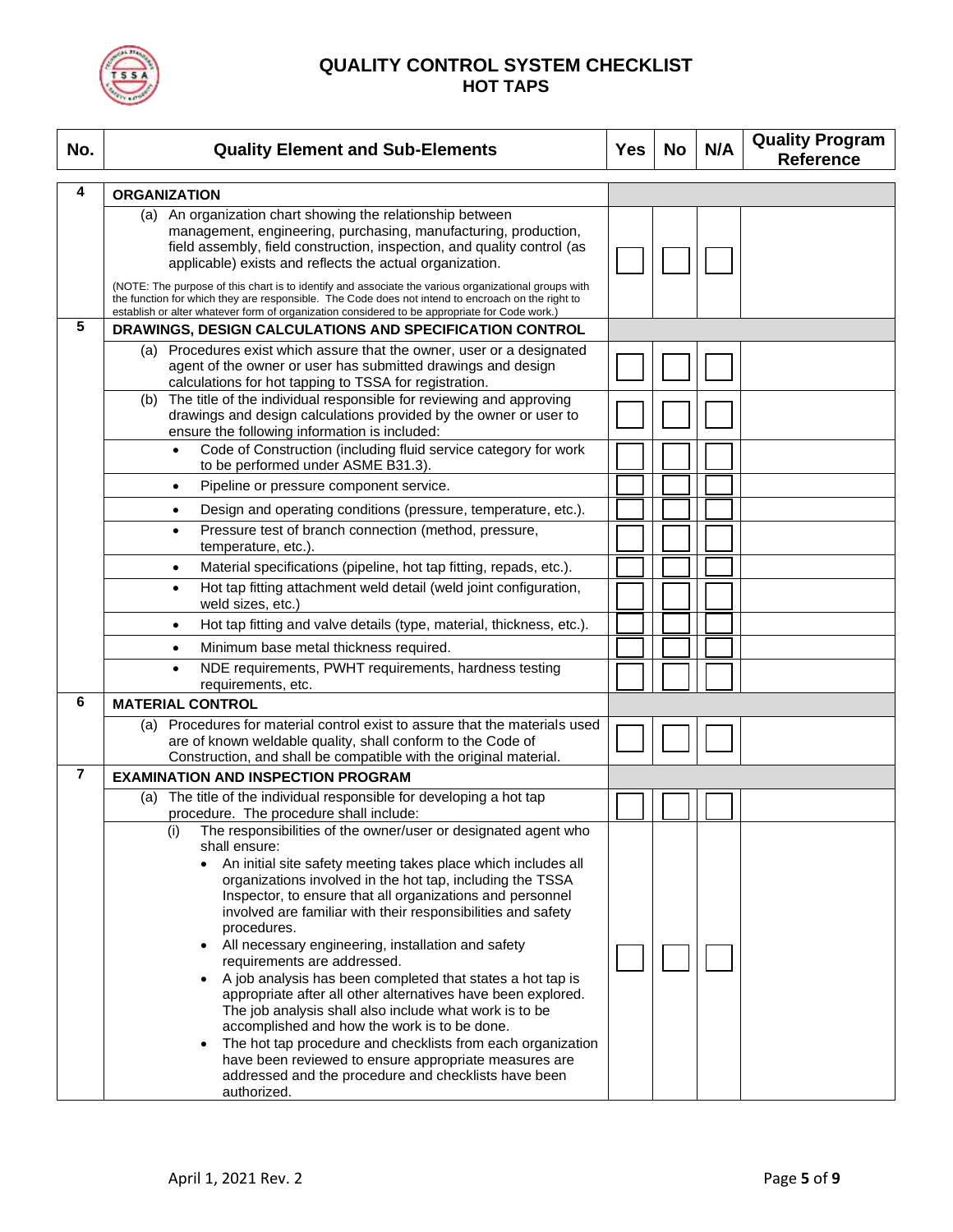

| No. |     | <b>Quality Element and Sub-Elements</b>                                                                                                                                                                                                                                                                                                                                                                                                                                                                                                                                                                                                                                                                           | <b>Yes</b> | <b>No</b> | N/A | <b>Quality Program</b><br><b>Reference</b> |
|-----|-----|-------------------------------------------------------------------------------------------------------------------------------------------------------------------------------------------------------------------------------------------------------------------------------------------------------------------------------------------------------------------------------------------------------------------------------------------------------------------------------------------------------------------------------------------------------------------------------------------------------------------------------------------------------------------------------------------------------------------|------------|-----------|-----|--------------------------------------------|
|     |     |                                                                                                                                                                                                                                                                                                                                                                                                                                                                                                                                                                                                                                                                                                                   |            |           |     |                                            |
|     |     | The existing base metal thickness of the pressure retaining<br>item will provide adequate support for the new construction<br>and the hot tapping machine or the use of reinforcement<br>pads or other means of support are adequate for the new<br>construction and hot tapping machine.<br>The base metal of the pressure retaining item is free of<br>laminations, hydrogen attach or stress corrosion cracking.<br>Imperfections are evaluated which may prevent a sound<br>weld from being made at the location of the hot tap.<br>The minimum base metal thickness requirements have been<br>documented.<br>The proper hot tap fitting has been selected (i.e. welded<br>outlet, split tees, nozzles, etc.) |            |           |     |                                            |
|     |     | The title of the individual responsible for documenting and<br>(ii)<br>designating competent and qualified personnel who are<br>experienced, skilled, and knowledgeable to perform the work.                                                                                                                                                                                                                                                                                                                                                                                                                                                                                                                      |            |           |     |                                            |
|     |     | The title of the individual responsible for developing a checklist<br>(iii)<br>with all requirements for the work to be done.                                                                                                                                                                                                                                                                                                                                                                                                                                                                                                                                                                                     |            |           |     |                                            |
|     |     | The title of the individual responsible for presenting the checklist<br>(iv)<br>to the owner/user or designated agent and to the TSSA<br>Inspector for review and insertion of inspection points.                                                                                                                                                                                                                                                                                                                                                                                                                                                                                                                 |            |           |     |                                            |
|     |     | (b) (Machine Operation) Measures have been established to ensure                                                                                                                                                                                                                                                                                                                                                                                                                                                                                                                                                                                                                                                  |            |           |     |                                            |
|     |     | (i)<br>The hot tap machine is designed and constructed to withstand<br>the pressure, temperature, and mechanical stress, which may be<br>imposed during operation.                                                                                                                                                                                                                                                                                                                                                                                                                                                                                                                                                |            |           |     |                                            |
|     |     | The hot tap machine cutter and pilot bit have been carefully<br>(ii)<br>inspected to ensure satisfactory condition prior to use.                                                                                                                                                                                                                                                                                                                                                                                                                                                                                                                                                                                  |            |           |     |                                            |
|     |     | The hot tap machine is capable of being left in service in the<br>(iii)<br>event of mechanical problems or valve leakage.                                                                                                                                                                                                                                                                                                                                                                                                                                                                                                                                                                                         |            |           |     |                                            |
|     |     | Operational upsets have been considered during the operation<br>(iv)<br>of the hot tap machine.                                                                                                                                                                                                                                                                                                                                                                                                                                                                                                                                                                                                                   |            |           |     |                                            |
|     |     | The operator is competent and has been qualified by formal<br>(v)<br>training or on the job training to assemble, use, and install the<br>hot tap machine.                                                                                                                                                                                                                                                                                                                                                                                                                                                                                                                                                        |            |           |     |                                            |
|     |     | A competent person is present during the hot tap operation.<br>(vi)                                                                                                                                                                                                                                                                                                                                                                                                                                                                                                                                                                                                                                               |            |           |     |                                            |
|     |     | (vii) The owner/user or designated agent has physically marked the<br>location of the hot tap.                                                                                                                                                                                                                                                                                                                                                                                                                                                                                                                                                                                                                    |            |           |     |                                            |
|     |     | (viii) The owner/user or designated agent has evaluated the pipe wall<br>thickness within 28 days of the hot tap operation, as well as<br>ensuring the documented hot tap plan and contingency plan is<br>in place.                                                                                                                                                                                                                                                                                                                                                                                                                                                                                               |            |           |     |                                            |
|     | (C) | (Machine Operation) Prior to the operation of the hot tap machine,<br>the following measures shall be checked and documented                                                                                                                                                                                                                                                                                                                                                                                                                                                                                                                                                                                      |            |           |     |                                            |
|     |     | The visual weld inspection of the hot tap fitting attachment weld<br>(i)<br>has been completed by a certified visual weld examiner per the<br>original Code of construction.                                                                                                                                                                                                                                                                                                                                                                                                                                                                                                                                      |            |           |     |                                            |
|     |     | The pressure test of the hot tap fitting has been completed.<br>(II)                                                                                                                                                                                                                                                                                                                                                                                                                                                                                                                                                                                                                                              |            |           |     |                                            |
|     |     | The manufacturer's instructions for the installation of the hot tap<br>(iii)<br>machine has been followed.                                                                                                                                                                                                                                                                                                                                                                                                                                                                                                                                                                                                        |            |           |     |                                            |
|     |     | (iv) The hot tap valve has been tested for seat leakage prior to<br>installation.                                                                                                                                                                                                                                                                                                                                                                                                                                                                                                                                                                                                                                 |            |           |     |                                            |
|     |     | The hot tap machine bleed-off valve is not plugged and will hold<br>(v)<br>pressure.                                                                                                                                                                                                                                                                                                                                                                                                                                                                                                                                                                                                                              |            |           |     |                                            |
|     |     | (vi) The hot tap machine bolts and packing has been checked for<br>tightness.                                                                                                                                                                                                                                                                                                                                                                                                                                                                                                                                                                                                                                     |            |           |     |                                            |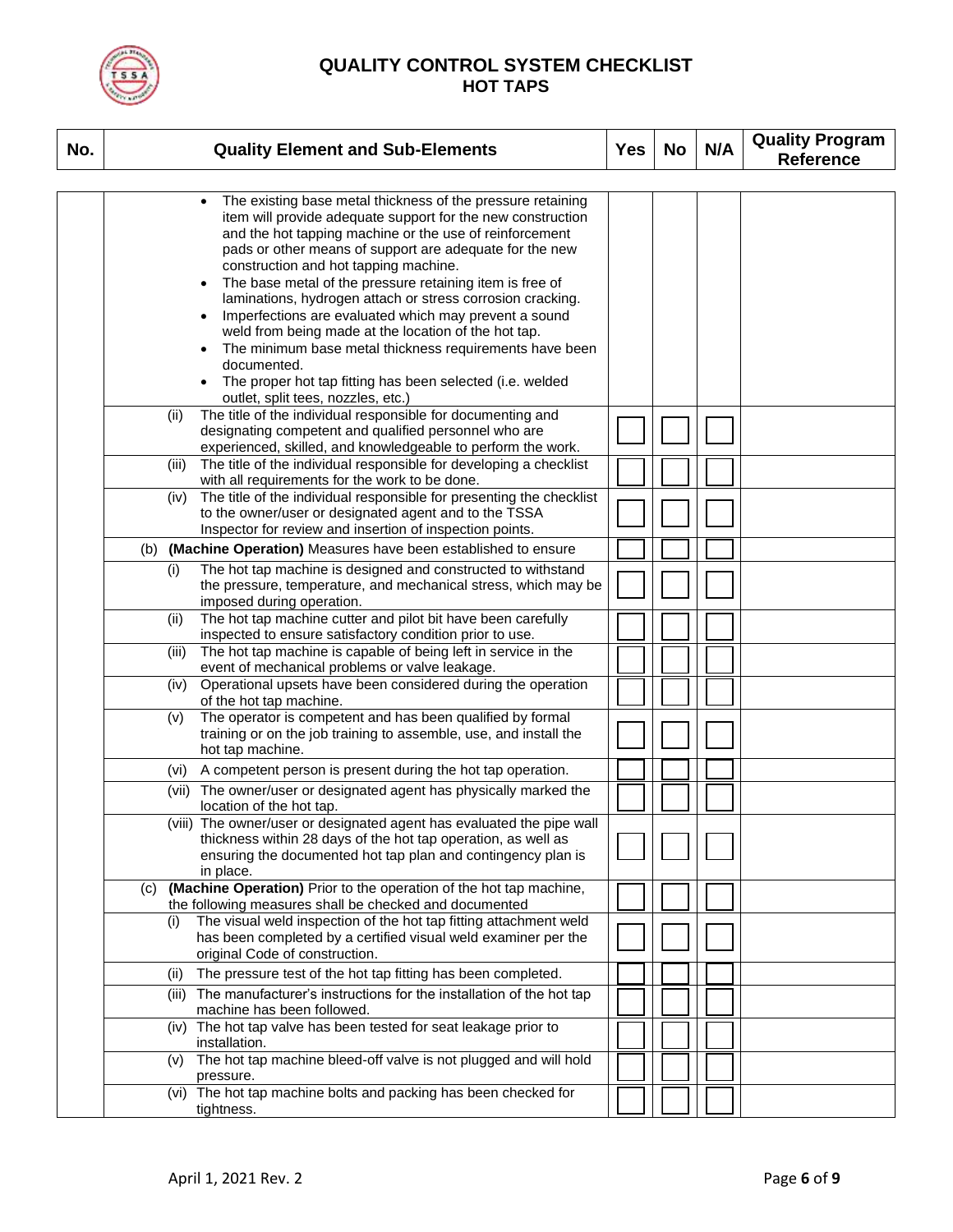

| No. | <b>Quality Element and Sub-Elements</b>                                                                                                                                                                                                                                                      | <b>Yes</b> | <b>No</b> | N/A | <b>Quality Program</b><br><b>Reference</b> |
|-----|----------------------------------------------------------------------------------------------------------------------------------------------------------------------------------------------------------------------------------------------------------------------------------------------|------------|-----------|-----|--------------------------------------------|
|     | (vii) The hot tap fitting, valve and hot tap machine has been pressure                                                                                                                                                                                                                       |            |           |     |                                            |
|     | tested.                                                                                                                                                                                                                                                                                      |            |           |     |                                            |
|     | (d) (Machine Operation) During the operation of the hot tap machine,<br>the following measures shall be checked and documented                                                                                                                                                               |            |           |     |                                            |
|     | When the hot tap machine starts cutting, it should proceed<br>(i)<br>without interruption until the hot tap has been completed and the<br>valve closed.                                                                                                                                      |            |           |     |                                            |
|     | The manufacturer's instructions have been followed when<br>(ii)<br>retracting the bore and closing the valve.                                                                                                                                                                                |            |           |     |                                            |
|     | A contingency plan has been established and utilized if the<br>(iii)<br>coupon is lost during retrieval.                                                                                                                                                                                     |            |           |     |                                            |
|     | Adequate containment is available to control liquids and vapors<br>(iv)<br>trapped within the hot tap machine.                                                                                                                                                                               |            |           |     |                                            |
| 8   | <b>NON-CONFORMANCES</b>                                                                                                                                                                                                                                                                      |            |           |     |                                            |
|     | (NOTE: A non-conformance is any condition which does not comply with the applicable rules of the<br>Code, QC Manual, or other specified requirements. Non-conformances must be corrected before the<br>completed item can be considered acceptable to Code.)                                 |            |           |     |                                            |
|     | (a) A procedure exists for the correction of non-conformances. The<br>procedure shall include:                                                                                                                                                                                               |            |           |     |                                            |
|     | The title of the individual responsible for reviewing the non-<br>(i)<br>conforming condition.                                                                                                                                                                                               |            |           |     |                                            |
|     | Identifying and controlling further processing of non-conforming<br>(ii)<br>items until final disposition.                                                                                                                                                                                   |            |           |     |                                            |
|     | (iii) Documenting the non-conformance, the disposition, and<br>informing the TSSA Inspector of the non-conforming condition.                                                                                                                                                                 |            |           |     |                                            |
|     | (iv) Addressing the non-conformance on the checklist with a hold<br>point added.                                                                                                                                                                                                             |            |           |     |                                            |
|     | (v) The final inspection and disposition shall be accepted by the QC<br>and TSSA Inspector.                                                                                                                                                                                                  |            |           |     |                                            |
|     | When the disposition is "Use-As-Is", the disposition may require<br>(vi)<br>an engineer to ensure an engineering evaluation has been<br>carried out.                                                                                                                                         |            |           |     |                                            |
| 9   | <b>WELDING CONTROL</b> (if welding is in program)                                                                                                                                                                                                                                            |            |           |     |                                            |
|     | (a) Welding shall conform to the requirements of ASME Section IX, API,<br>and the Code of Construction, as applicable to the scope of work.                                                                                                                                                  |            |           |     |                                            |
|     | The title of the individual responsible for certifying Welding Procedure<br>(b)<br>Specifications (WPS), Procedure Qualification Records (PQR), and                                                                                                                                          |            |           |     |                                            |
|     | Welder/Welding Operator Certificates. The individual responsible<br>shall:                                                                                                                                                                                                                   |            |           |     |                                            |
|     | (i)<br>Be appointed by letter.                                                                                                                                                                                                                                                               |            |           |     |                                            |
|     | (ii) Have a satisfactory level of competence in accordance with the<br>QCS, and as a minimum be qualified by education, experience,<br>or training.                                                                                                                                          |            |           |     |                                            |
|     | (iii) Have a record maintained by the applicant containing objective<br>evidence of all qualifications, training, or experience.                                                                                                                                                             |            |           |     |                                            |
|     | The title of the individual responsible for ensuring the WPS and the<br>(C)<br>welder assigned to each weldment is qualified and appropriate for the<br>work to be completed, with consideration of the following:<br>The use of special welding procedures for high tensile strength<br>(i) |            |           |     |                                            |
|     | steels to avoid weld cracking.<br>The use of low hydrogen electrodes to minimize weld cracking.<br>(ii)<br>The need for preheat and post weld heat treatment.<br>(iii)<br>The WPS selected is to be based upon past experience<br>(iv)                                                       |            |           |     |                                            |
|     | performing welding operations on similar piping or based on<br>heat transfer analysis.                                                                                                                                                                                                       |            |           |     |                                            |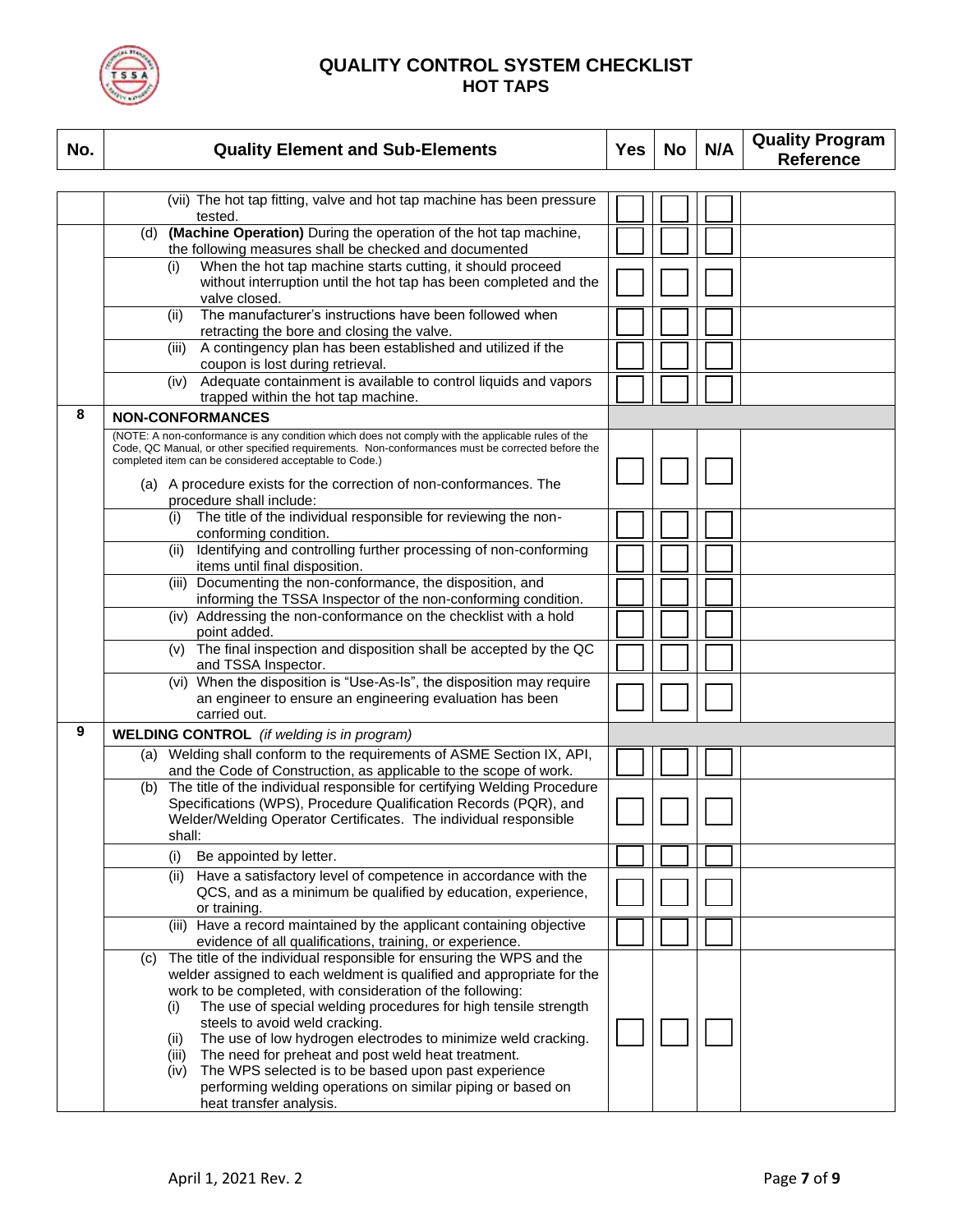

| No. | <b>Quality Element and Sub-Elements</b>                                                                                                 | <b>Yes</b> | <b>No</b> | N/A | <b>Quality Program</b><br><b>Reference</b> |
|-----|-----------------------------------------------------------------------------------------------------------------------------------------|------------|-----------|-----|--------------------------------------------|
|     |                                                                                                                                         |            |           |     |                                            |
|     | (d) Measures are taken to ensure:                                                                                                       |            |           |     |                                            |
|     | WPS's are available to the welder in the work area.<br>(i)                                                                              |            |           |     |                                            |
|     | (ii) Welder qualifications are maintained in accordance with Section                                                                    |            |           |     |                                            |
|     | IX, the TSSA Code Adoption Document and the Code of                                                                                     |            |           |     |                                            |
|     | Construction.<br>(iii) A system is established for identifying the welds completed by                                                   |            |           |     |                                            |
|     | each welder.                                                                                                                            |            |           |     |                                            |
|     | (iv) Removing or inspecting tack welds is completed per Code.                                                                           |            |           |     |                                            |
|     | (v) Storage and conditioning of low-hydrogen electrodes is                                                                              |            |           |     |                                            |
|     | established (as required).<br>(vi) The control, issuance, and return of welding material to assure                                      |            |           |     |                                            |
|     | the proper welding material is used.                                                                                                    |            |           |     |                                            |
|     | (vii) The TSSA Inspector is provided with the right to require and                                                                      |            |           |     |                                            |
|     | witness the requalification of a welder or procedure for just<br>cause.                                                                 |            |           |     |                                            |
|     | (e) For hot tap welding, the following measures shall be checked and                                                                    |            |           |     |                                            |
|     | documented:                                                                                                                             |            |           |     |                                            |
|     | The owner/user or designated agent has conducted a review of<br>(i)<br>the pressure retaining equipment metallurgy and line contents to |            |           |     |                                            |
|     | ensure:                                                                                                                                 |            |           |     |                                            |
|     | The hot tap fitting and welding electrodes are compatible.<br>$\bullet$                                                                 |            |           |     |                                            |
|     | The heat transfer during welding has been evaluated to                                                                                  |            |           |     |                                            |
|     | determine the heat input and related welding variables to                                                                               |            |           |     |                                            |
|     | prevent overheating and burn through during welding.<br>If it is necessary to purge or flood the line to prevent the                    |            |           |     |                                            |
|     | formation of flammable mixtures during in-service welding.                                                                              |            |           |     |                                            |
|     | welding pre-test samples are completed on similar                                                                                       |            |           |     |                                            |
|     | materials and thicknesses if applicable are completed                                                                                   |            |           |     |                                            |
| 10  | <b>NON-DESTRUCTIVE EXAMINATION</b> (If in program)                                                                                      |            |           |     |                                            |
|     | Provisions exist for identifying the appropriate NDE procedures<br>(a)                                                                  |            |           |     |                                            |
|     | applicable to the scope of work. These provisions assure that:<br>NDE personnel are qualified in accordance with the applicable         |            |           |     |                                            |
|     | (i)<br>Code section requirements.                                                                                                       |            |           |     |                                            |
|     | NDE (UT, MT, PT, RT and VT) examinations are performed in<br>(ii)                                                                       |            |           |     |                                            |
|     | accordance with a written procedure when required.                                                                                      |            |           |     |                                            |
|     | (iii) RT film and all NDE reports are retained in accordance with the                                                                   |            |           |     |                                            |
|     | applicable Code.                                                                                                                        |            |           |     |                                            |
|     | (iv) All NDE equipment is calibrated.<br>(v) The AI is provided with the right to require and witness the                               |            |           |     |                                            |
|     | demonstration by NDE personnel of an NDE examination or                                                                                 |            |           |     |                                            |
|     | NDE procedure for just cause.                                                                                                           |            |           |     |                                            |
| 11  | <b>HEAT TREATMENT</b> (if in program)                                                                                                   |            |           |     |                                            |
|     | (a) Provisions exist for determining the method and extent of post weld<br>heat treatment applicable to the scope of work.              |            |           |     |                                            |
|     | Controls are in place to assure that heat treatment is completed as<br>(b)                                                              |            |           |     |                                            |
|     | required by the applicable Code and the owner or user has identified                                                                    |            |           |     |                                            |
|     | any potential ignition sources and provide the post weld heat                                                                           |            |           |     |                                            |
|     | treatment procedure to be used.                                                                                                         |            |           |     |                                            |
|     | Measures are established to assure the proper placement of<br>(C)<br>thermocouples and the use of charts.                               |            |           |     |                                            |
|     | When heat treatment is subcontracted, measures are established to<br>(d)                                                                |            |           |     |                                            |
|     | assure that the procedures are followed and that heat treatment                                                                         |            |           |     |                                            |
|     | charts are provided.                                                                                                                    |            |           |     |                                            |